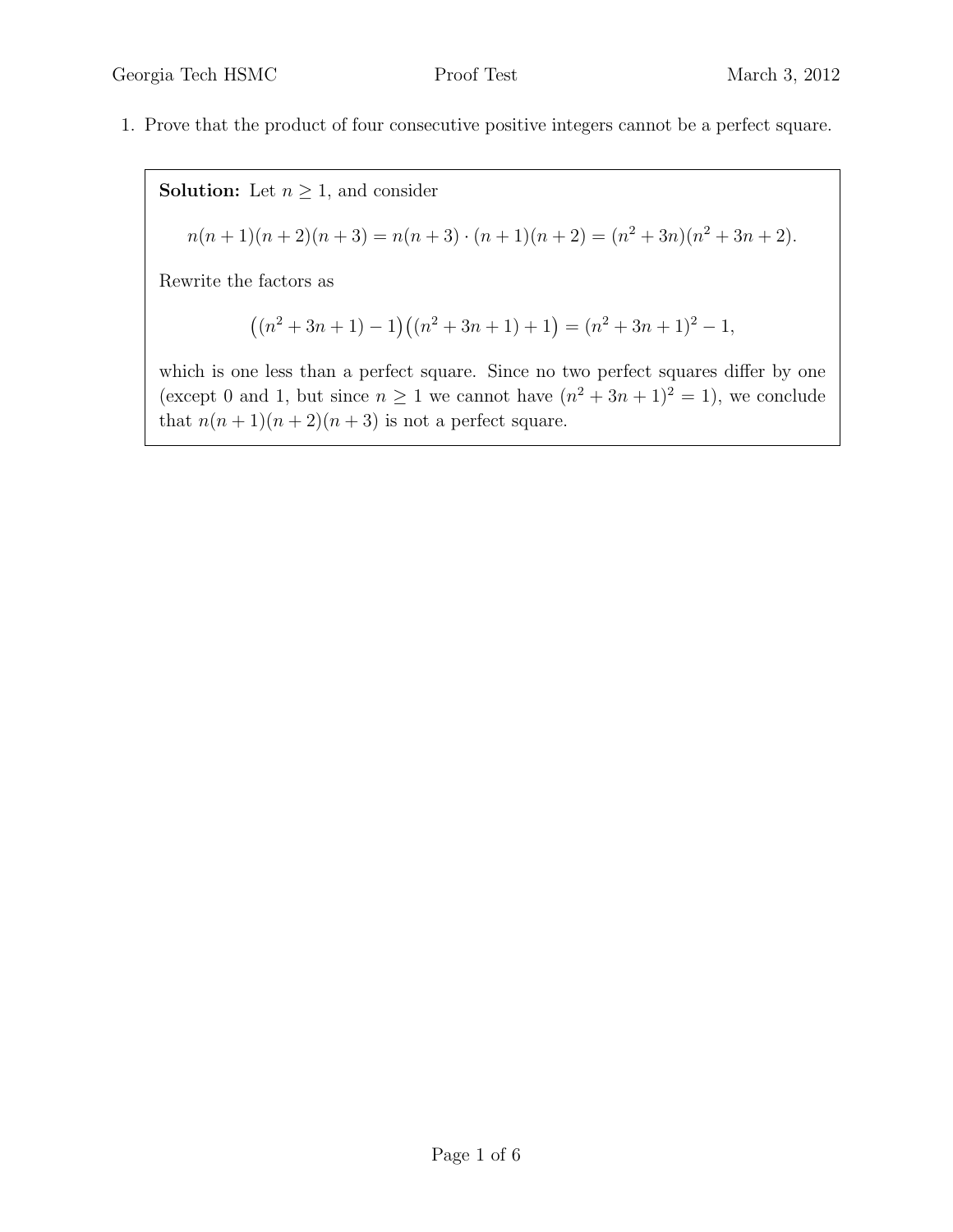2. Let  $ABCDE$  be a convex pentagon such that the angles at vertices  $B$  and  $E$  are both  $90°$ . Show that the perimeter of the triangle  $ACD$  is at least twice the length of the segment BE.

Solution: Consider the right triangles ABC and AED. Reflect ABC about the segment BC (and AED about ED) to form two isosceles triangles  $AA_1C$  and  $AA_2D$ (where the length of the segment  $AB$  equals the length of  $A_1B$ , and the length of AE equals that of  $A_2E$ ). The perimeter of ACD is then equal to the length of the zigzag  $A_1CDA_2$ , which is at least the length of the line segment  $A_1A_2$ . Finally, since B is the midpoint of  $AA_1$  and E is the midpoint of  $AA_2$ , it follows that the segment  $A_1A_2$  has twice the length of  $BE$  (via similar triangles).

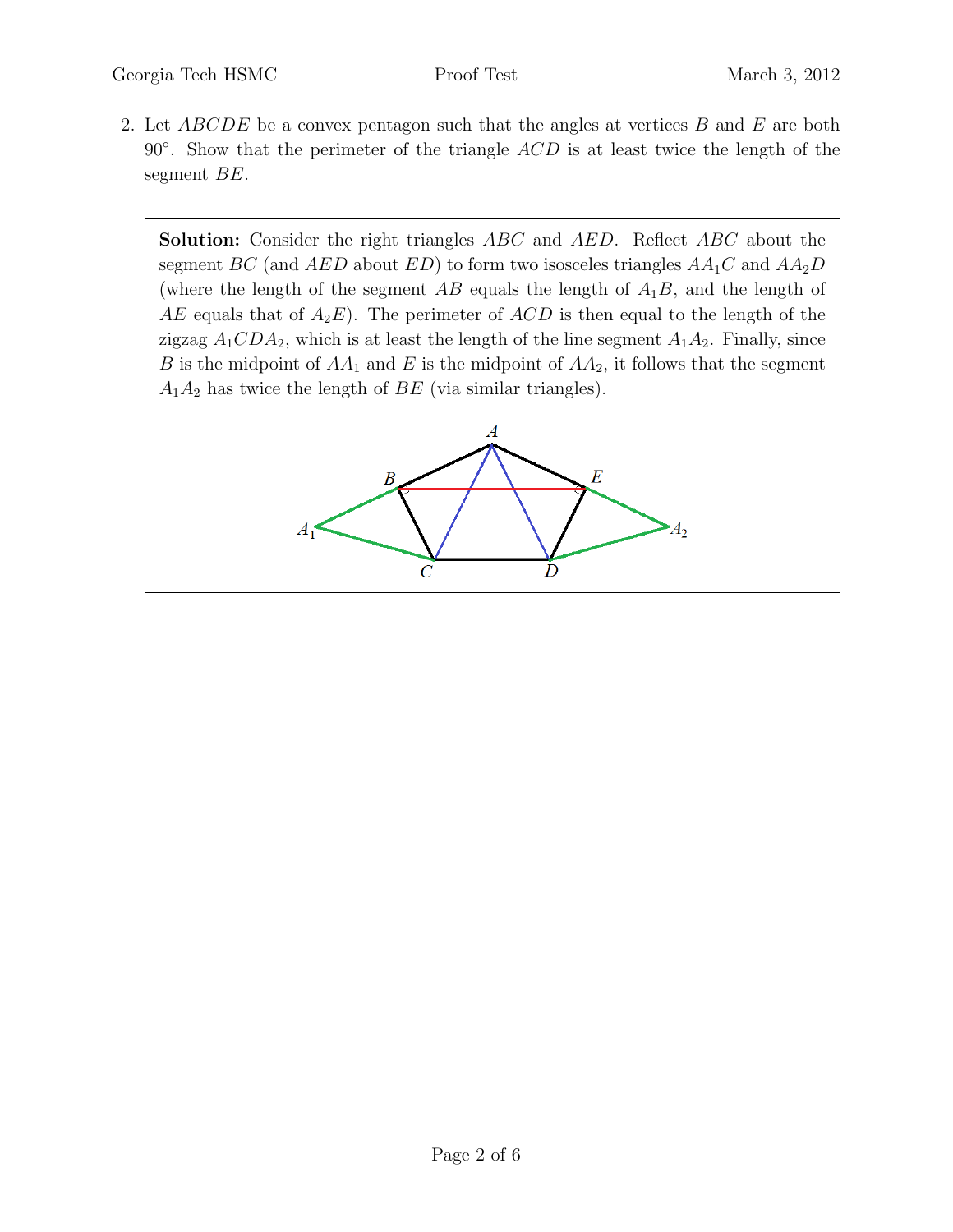- 3. If A is a non-empty subset of the integers and  $\phi: A \to A$  is a function, we say that  $\phi$  is special if
	- 1.  $\phi(x)$  is an odd integer whenever  $x \in A$  is an even integer, and
	- 2.  $\phi$  is onto, that is, for each  $y \in A$ , there exists some  $x \in A$  such that  $\phi(x) = y$ .

Let  $\mathcal{S}(A)$  denote the number of special functions  $\phi: A \to A$ . Determine, with proof, the number of nonempty subsets  $A \subseteq \{1, 2, 3, 4, 5, 6, 7, 8\}$  satisfying  $1 \leq \mathcal{S}(A) \leq 100$ .

**Solution:** First observe that, for finite sets  $A, \phi : A \rightarrow A$  is onto if and only if  $\phi$  is one-to-one (that is, distinct elements have distinct preimages). Let  $A \subseteq \mathbb{Z}$  be a nonempty, finite set with e even elements and o odd elements. If  $e > o$ , then no function  $\phi: A \to A$  can be one-to-one (hence no functions  $\phi: A \to A$  are onto, hence no such  $\phi$  is special) because  $\phi$  would map e even elements to  $o < e$  odd elements, so at least two even elements must map to the same odd element.

Now suppose  $e \leq o$ . For the sake of clarity, denote the domain of  $\phi$  by D and the range of  $\phi$  by R (so D and R have the same elements as A but are separate sets). We can construct a special function  $A \to A$  by assigning an odd element of R to each even element of D and then arbitrarily assigning the remaining elements of R to the odd elements of D. There are  $\frac{o!}{(o-e)!}$  ways of initially assigning odd elements of R to even elements of D, and then we have  $o!$  ways of assigning the remaining  $o$ elements of R to the odd elements of D. Thus,  $\mathcal{S}(A) = \frac{o!}{(o-e)!} \cdot o! = \frac{(o!)^2}{(o-e)!}$ .

We must therefore count subsets  $A \subseteq \{1, ..., 8\}$  such that  $o + e \ge 1$ ,  $0 \le e \le o \le 4$ , and  $\frac{(o!)^2}{(o-e)!} \leq 100$ . The only 11 integer pairs  $(o, e)$  satisfying these conditions are

 $(1, 0); (1, 1); (2, 0); (2, 1); (2, 2); (3, 0); (3, 1); (3, 2); (3, 3); (4, 0);$  and  $(4, 1).$ 

The set  $\{1, ..., 8\}$  has 4 even and 4 odd elements, so we count the number of subsets of  $\{1, ..., 8\}$  satisfying one of these 11 requirements.

$$
\binom{4}{1}\binom{4}{0} + \binom{4}{1}\binom{4}{1} + \binom{4}{2}\binom{4}{0} + \binom{4}{2}\binom{4}{1} + \binom{4}{2}\binom{4}{2} + \binom{4}{3}\binom{4}{0} + \binom{4}{3}\binom{4}{1} + \binom{4}{3}\binom{4}{2} + \binom{4}{3}\binom{4}{3} + \binom{4}{4}\binom{4}{0} + \binom{4}{4}\binom{4}{1} =
$$
\n
$$
4 + 16 + 6 + 24 + 36 + 4 + 16 + 24 + 16 + 1 + 4 = 151.
$$

<sup>&</sup>lt;sup>1</sup>The problem, as originally written, asked for the number of nonempty subsets satisfying  $\mathcal{S}(A) \leq 100$ , which allowed for sets A satisfying  $S(A) = 0$ . The answer in this case would be 244. Correct proofs arriving at either this result or the intended result were given full credit.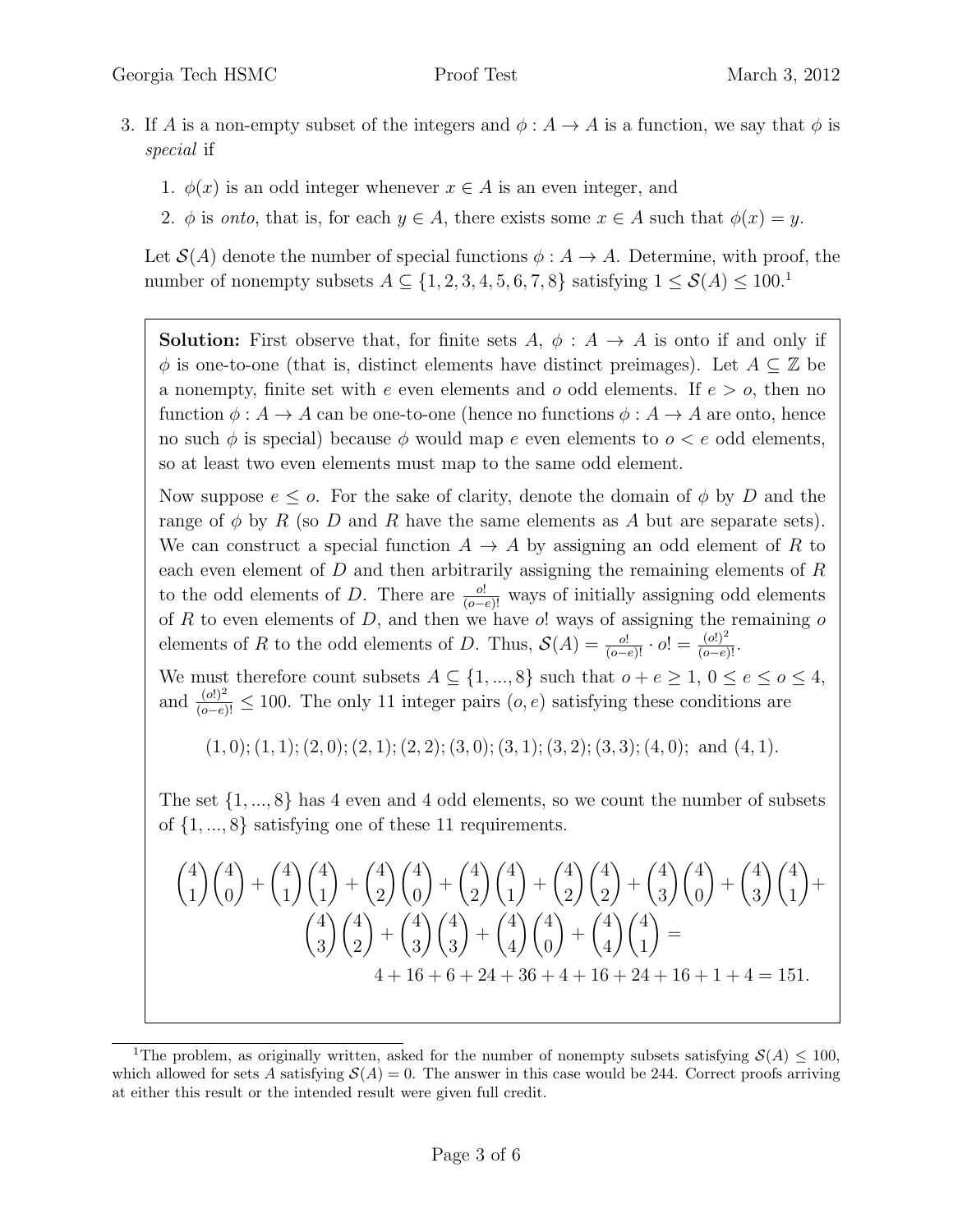4. A cone is formed by lines passing through the point  $(0, 0, 1)$  and the circle  $\{(x, y, 0)$ :  $(x-1)^2 + y^2 = 1$ . If a plane  $z = \alpha x + \beta$  with  $\alpha > 0$  and  $\beta \ge 0$  intersects the cone in a circle as indicated in the figure, then what is  $\alpha$ ? (Figure not to scale.)



**Solution:** The cone is determined by the relation  $x^2 - 2x(1 - z) + y^2 = 0$ . Since parallel planes intersect a cone in geometrically similar figures, we may assume  $\beta = 0$ . (Note the information that  $\beta > 0$  is irrelevant.) Replacing  $z = \alpha x$  in the relation above, we see that the projection of the circle onto the  $xy$ -plane is the ellipse

$$
(1+2\alpha)\left(x - \frac{1}{1+2\alpha}\right)^2 + y^2 = \frac{1}{1+2\alpha}.
$$

On the other hand, the intersection of the line  $z = \alpha x$ ,  $y = 0$  and the line  $z =$  $-x/2+1$ ,  $y=0$  (which lies on the cone) is the point  $\left(\frac{2}{1+2\alpha}\right), 0, \frac{2\alpha}{1+2\alpha}$ ). Since the segment connecting this point to the origin is a diameter of the tilted intersection circle, we see that the center and radius of the tilted intersection circle measection circle, we see that the center and radius of the three intersection circle<br>are  $(1/(1+2\alpha), 0, \alpha/(1+2\alpha))$  and  $\sqrt{1+\alpha^2}/(1+2\alpha)$  respectively. It follows that the points  $(x, y, z)$  on the circle satisfy

$$
\left(x - \frac{1}{1 + 2\alpha}\right)^2 + y^2 + \left(z - \frac{\alpha}{1 + 2\alpha}\right)^2 = \frac{1 + \alpha^2}{(1 + 2\alpha)^2}.
$$

Eliminating  $z = \alpha x$  as before, we get the elliptical projection

$$
(1 + \alpha^2) \left( x - \frac{1}{1 + 2\alpha} \right)^2 + y^2 = \frac{1 + \alpha^2}{(1 + 2\alpha)^2}.
$$

Since the two ellipses must be the same, we see that  $1 + 2\alpha = 1 + \alpha^2$ . Thus, there are two plane angles that will give a circular intersection:  $\alpha = 0$  which corresponds to the base circle and  $\alpha = 2$  which gives the tilted one.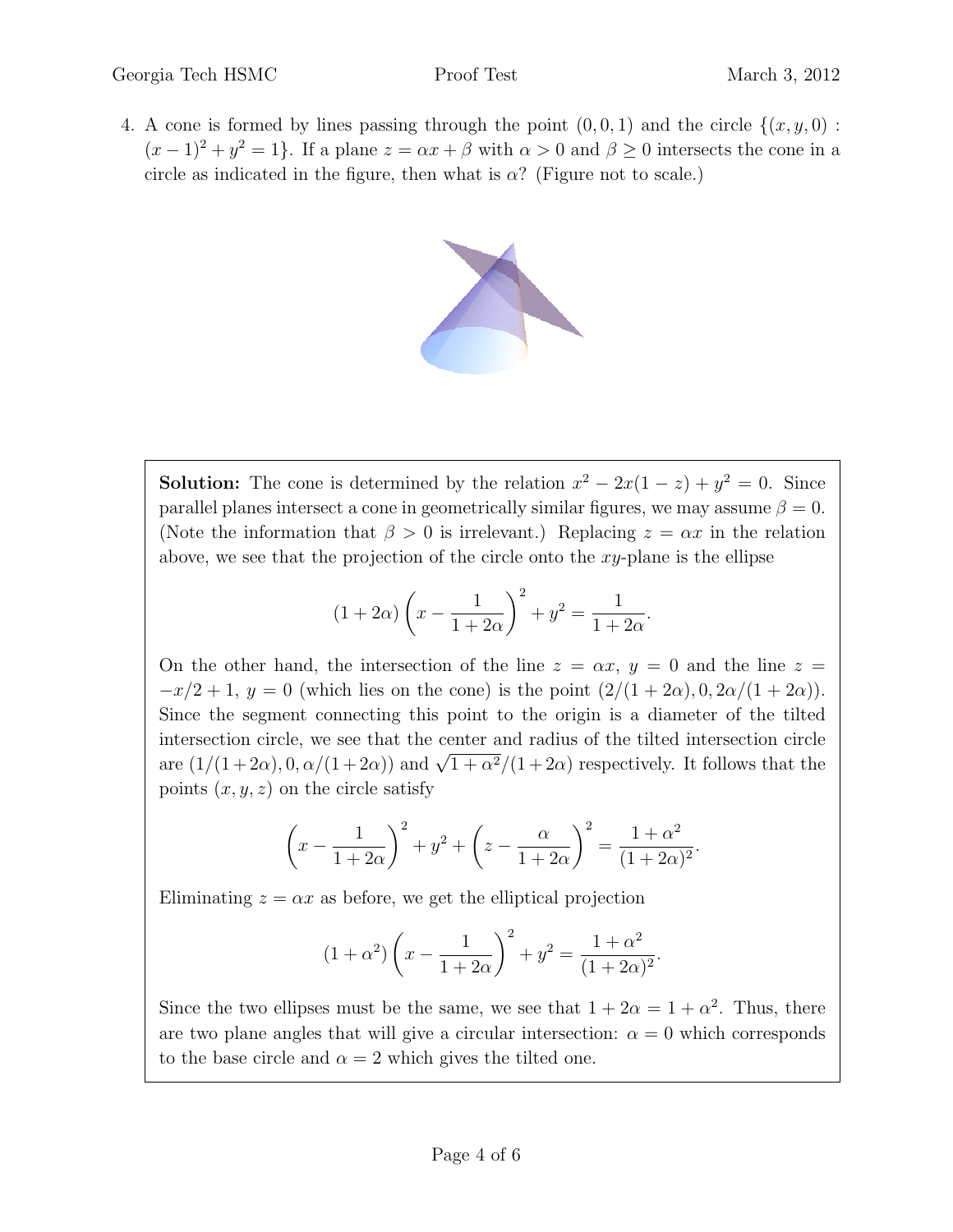5. Suppose A is a set of points on the circle  $x^2 + y^2 = 1$  with the following property: for every subset  $B \subseteq A$ , there is an n-gon P in the plane such that B is contained in P and so that  $A \setminus B$  has no points in P. What is the maximum size A can have?

**Solution:** Suppose we are given sets  $A$  and  $B$  as in the problem. Partition the circle into arcs  $C_1, ..., C_t$ , such that for each  $i = 1, ..., t$  either (a)  $C_i \cap B = \emptyset$  or (b)  $C_i \cap (A \setminus B) = \emptyset$ . In fact, take a partition which minimizes t. Note that t is even, since two adjacent arcs satisfying the same condition can be combined into a single arc. If  $t \leq 2n$ , then there is a natural  $(t/2)$ -gon which separates the points in A as desired by putting one edge through the endpoints of each arc of type (a) (and thus forcing the corresponding arc to be outside the resulting polygon, while the remaining arcs will be inside). Indeed, any  $n$ -gon can only separate the circle into 2n arcs (as each edge can intersect the circle at most twice), so this is best possible. Note that if the points can be separated by a  $k$ -gon, they can also be separated by a  $(k + 1)$ -gon (by cutting off a corner).

So now we just need to find the largest number of points which cannot be bipartitioned in a way which will force more than  $2n$  arcs in the above formulation. Clearly 2n points cannot be partitioned to force more than  $2n$  such arcs (as we can assume that each arc contains some point in A). Similarly, for  $2n + 1$  points there must be two adjacent points in the same part, so there are again at most  $2n$  arcs. However,  $2n+2$  points can be partitioned in an alternating fashion, forcing  $2n+1$  arcs, which thus cannot be separated by an *n*-gon. Thus the answer is  $2n + 1$ .